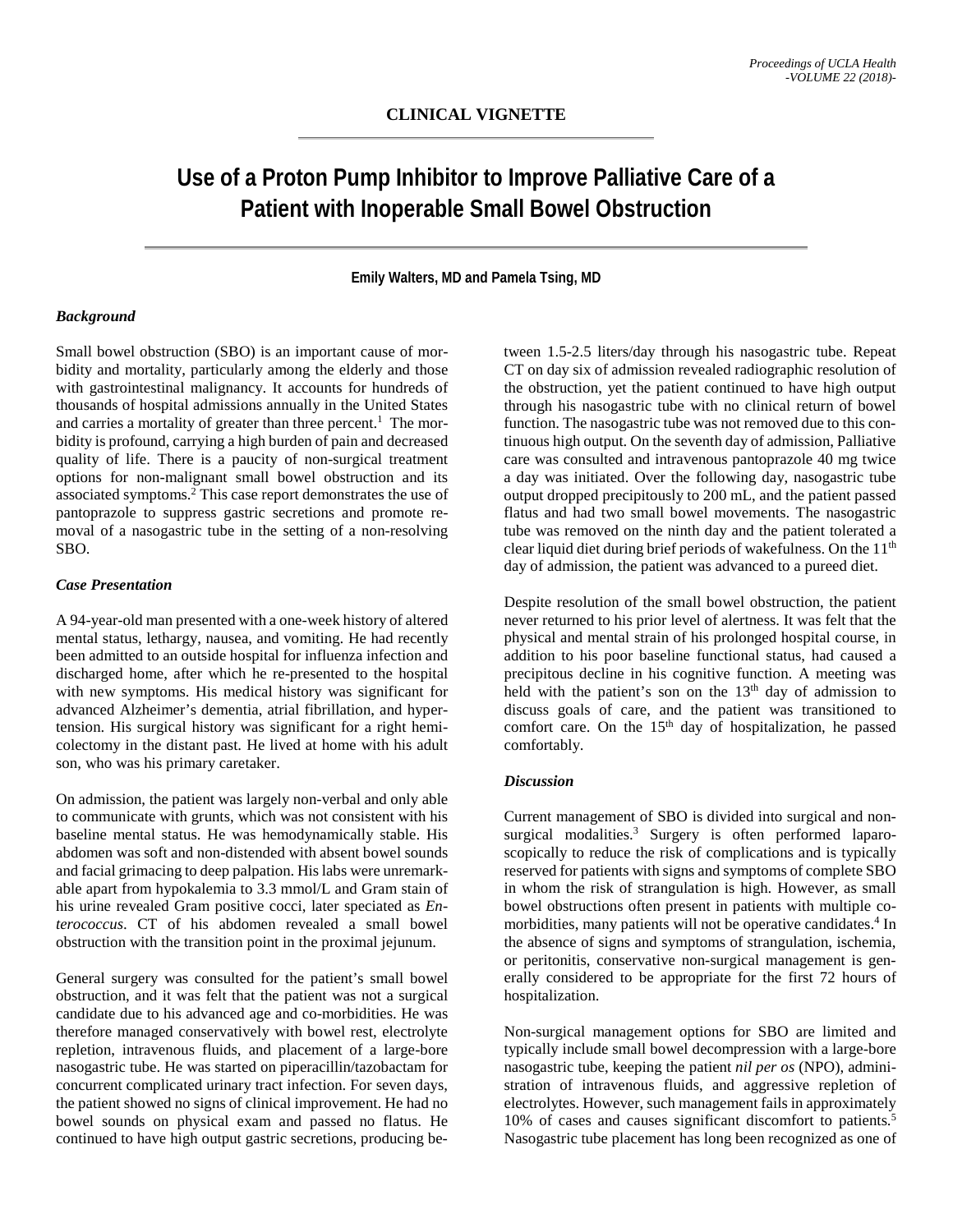the most painful procedures a hospitalized patient can undergo but is required for reduction of the intraluminal gastric pressure, a fundamental part of non-surgical management of SBO. <sup>6</sup> The presence of a nasogastric tube is also associated with inherent risks due to impairment of normal function of the lower esophageal sphincter, including worsening of gastroesophageal reflux, esophagitis, and pulmonary aspiration of gastric contents. Therefore, while it is not routinely used, the pharmacologic suppression of gastric secretions should be considered in patients who require nasogastric intubation for treatment of SBO as an additional method of reducing gastric pressure.

We propose that the rapid efficacy of proton pump inhibitor (PPI) on volume of gastric secretions in this patient demonstrates a potentially important use in patients with bowel obstruction who are inoperable or high-risk for surgical complications. While impact on clinical outcomes of bowel obstruction is unclear, reduction of gastric secretions can improve pain control secondary to visceral distension, reduce nausea and vomiting of gastric contents, and hasten the removal of uncomfortable tubes or avoid them altogether. Therefore, use of anti-secretory medications should be considered as an important adjunct to anti-emetics and analgesics in the management of patients with bowel obstruction. In this patient, the beneficial effects of pantoprazole were particularly significant in improving his comfort and facilitating his transition to comfort care.

Other anti-secretory medications, such as the octreotide and scopolamine, have also been used to reduce gastric secretions as well. However, their use has been primarily studied in patients with inoperable bowel obstructions specifically due to advanced malignancy. In one systematic review of fifteen randomized controlled trials or observational reports, therapeutic success of octreotide in managing symptoms secondary to malignant bowel obstruction as reported to be 60-90%.<sup>7</sup> Compared to scopolamine, one randomized controlled trial found octreotide to result in a more rapid reduction in frequency of vomiting as well as decreased intensity of nausea. 8 Generally, the available evidence suggests that both octreotide and scopolamine can be considered first-line anti-secretory medications for malignant bowel obstruction, with a slight preference for octreotide.

Compared to octreotide and scopolamine, evidence supporting the use of PPIs and histamine-2 antagonists (H2 antagonists) to reduce gastric secretions is more scarce and remains limited to specific patient populations. One meta-analysis examined seven randomized trials comparing PPI versus H2 antagonists and on volume of gastric aspirate, concluding that H2 antagonists are more effective in reducing volume of gastric aspirate. 9 However, the only studies that were suitable for the metaanalysis were in peri-operative patients undergoing elective surgery for the purposes of minimizing risk of aspiration with general anesthesia. In addition, more useful clinical parameters such as reduction of symptoms or overall outcomes were not examined.

In addition to anti-secretory medications, steroids have also been proposed as a viable treatment option in the management of non-operable bowel obstruction. One Cochrane review examined three randomized controlled trials and found a nonstatistically significant trend toward resolution of bowel obtruction with intravenous dexamethasone. <sup>10</sup> Another randomized controlled trial demonstrated a non-statistically significant reduction in symptoms in patients with inoperable bowel obstruction in the setting of known malignancy with use of intravenous methylprednisolone. This reduction in symptoms became statistically significant only in the subgroup of patients without nasogastric tube<sup>11</sup>. The mechanism by which steroids promote resolution of bowel obstruction is unclear, but may be related to their anti-inflammatory properties, which can reduce tumor-associated edema. Moreover, their analgesic, prokinetic, and anti-emetic properties may mitigate symptoms associated with bowel obstruction. 10,11

More evidence is needed to identify the role of PPIs and H2 antagonists in reduction of gastric secretions for other patient populations such as those with advanced malignancy or inoperable bowel obstruction requiring non-surgical palliation. Demonstrating the utility of PPIs and H2 blockers, while adding more to our armamentarium of non-surgical management of bowel obstruction, could also serve to alleviate the burden of unnecessary cost to our healthcare system. More money is spent on palliation at the end of life than any other phase of care, and PPIs and H2 antagonists are more affordable than current firstline agents used for malignant bowel obstruction.

In summary, our case report highlights a practical role for PPIs in a non-malignant bowel obstruction with persistently high nasogastric tube output. While the use of other agents has been described in the medical literature, the majority of these studies investigated patients with advanced gastrointestinal malignancy or in peri-operative patients. PPIs and H2 blockers may play a role in reducing visceral pain, decreasing nausea and vomiting, and minimizing invasive measures, and are more cost effective than currently used agents in the non-surgical management of bowel obstruction.

## *Learning Points*

- Anti-secretory agents, anti-emetic agents, and analgesics are mainstays in the non-surgical management of bowel obstructions, with octreotide and scopolamine being the most studied anti-secretory agents among patients with malignant bowel obstructtions.
- PPIs and H2 blockers may be equally effective to other anti-secretory agents in their reduction of frequency and severity of symptoms in bowel obstruction and are more cost effective.
- More study is needed to determine the best first-line anti-secretory agents and to help establish guidelines for the non-surgical management of malignant and non-malignant bowel obstructions.